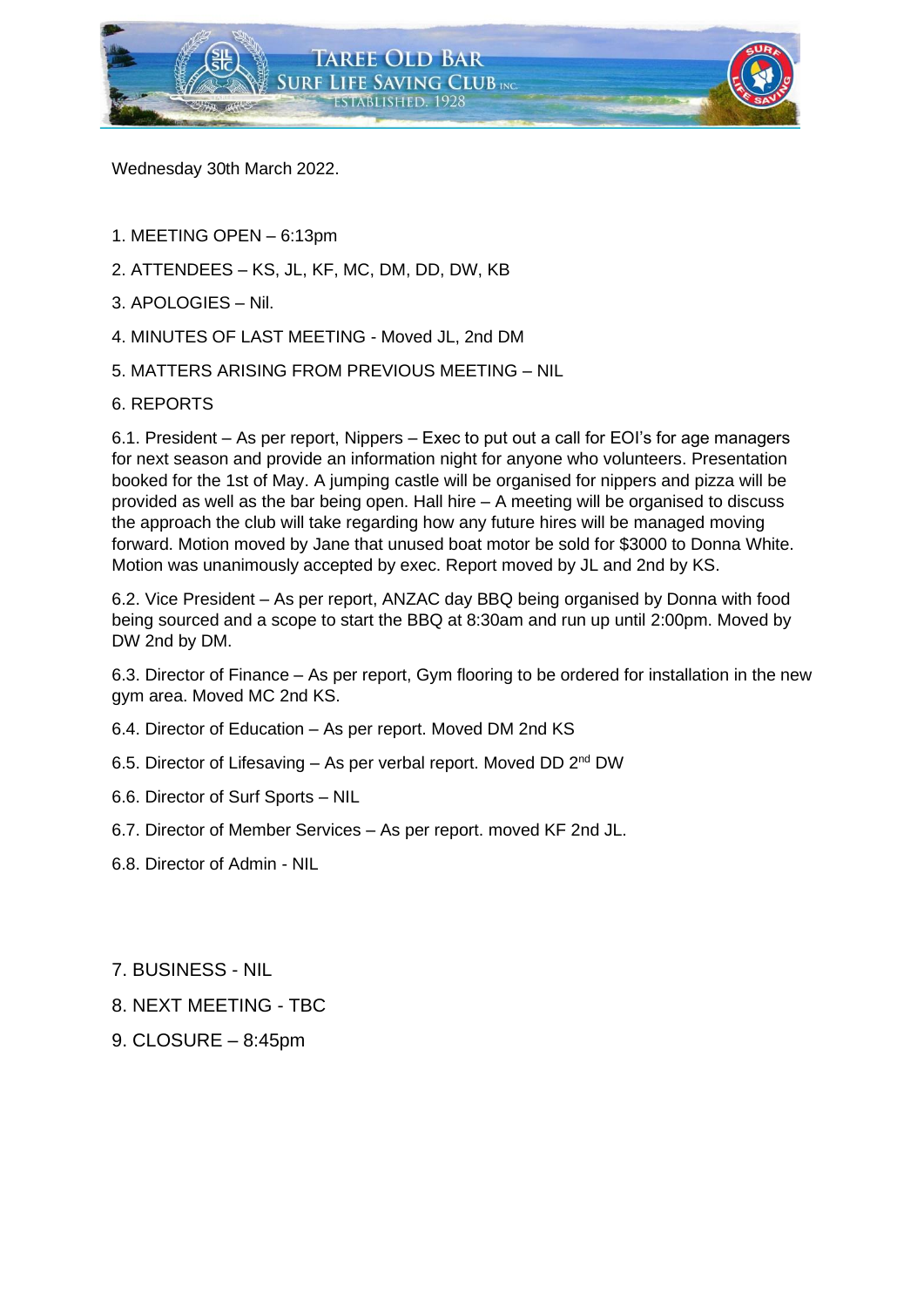# DIRECTOR REPORTS MARCH 2022

**TAREE OLD BAR URF LIFE SAVING CLUB INC. ESTABLISHED. 1928** 

# President

# **Overview:**

Feels a little like the club is in caretaker mode, with building works and limited clarity with COVID & the weather playing its part. Regardless, we are still travelling along and while not experiencing the considerable growth of previous years, we are getting the job done.

## **Volunteers**

There seems to be limited people, besides the usual, coming forward to assist in the club. Bar staff & patrolling especially seems to be bearing the brunt. Once the building work is completed, we might need to look at what we can do to encourage more engagement.

### **Nippers**

The abrupt end to Nippers could not be avoided but felt anticlimactic none the less. My thanks to Kristy and her age managers, the nippers & the parents for being patients with such difficult conditions ALL SEASON!

#### **Presentation**

With such a difficult year, we need to look at making presentaiton engaging and fun. To date we have made the following plans.

- DATE SET FOR SUNDAY MAY 1 at 2:30pm
- Additional spending on end of season awards (Thanks to Kristy for sorting)
- Catering the presentation
- Providing some fun activities (jumping castle etc) on the day.

We need all executive members to provide input & feedback regarding

- Attendance on the day
- Taking up a role on the day
- Award winners

#### **Anzac Day**

As above, offers of assistance have been minimal. We need to look at coordinating this as an exec team and engaging members to communicate & assist us to pull this off.

#### **Branch**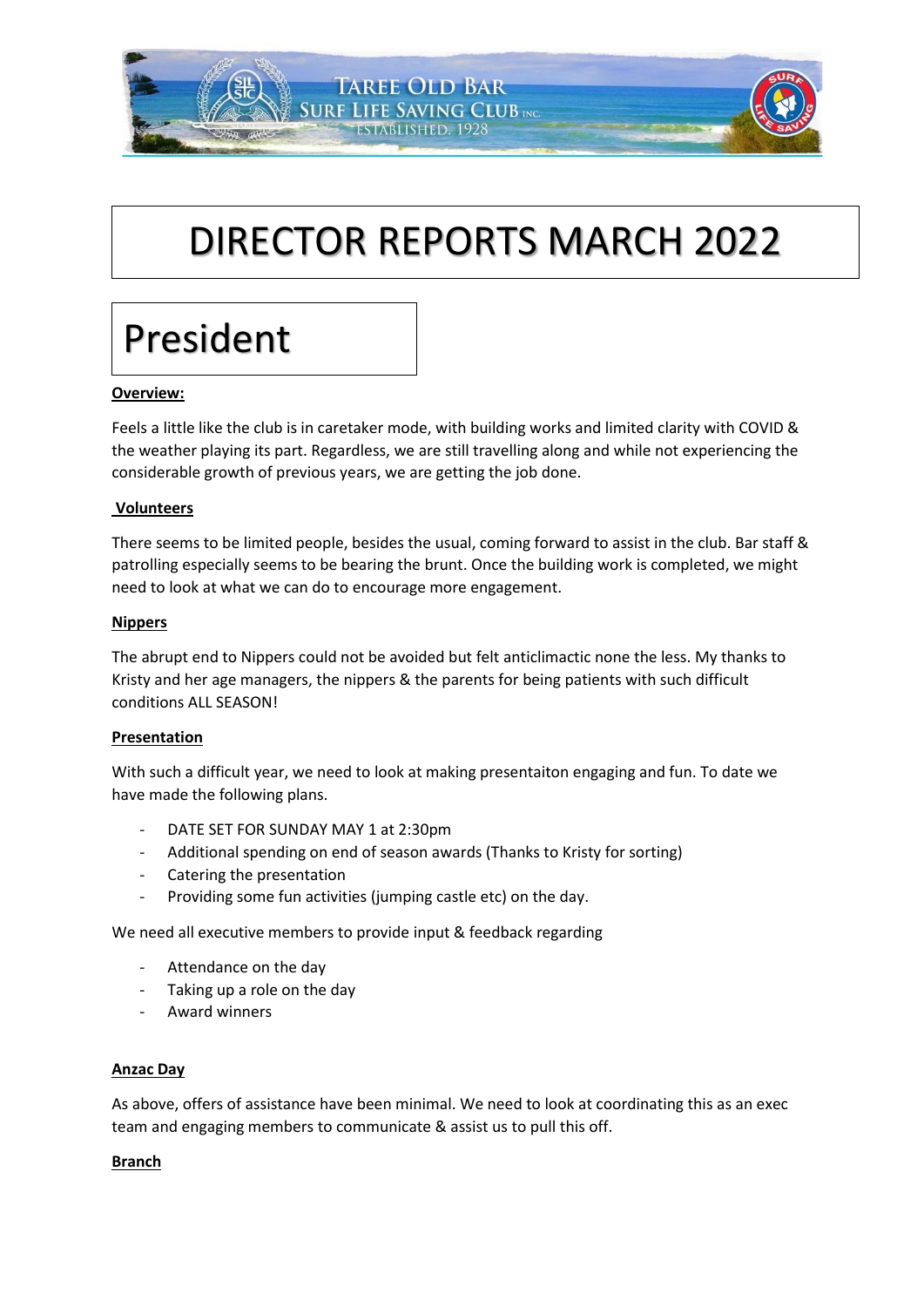Nil to report of Branch meeting & enagement.

### **Building Works**

Assistance from Tate has been well received. We need to look at expending grant monies and formalising a plan of attack.

NBN will be installed on April 14 from 8am-12pm. Jane has advised Real estate to advise tenant as power will be disrupted.

Some questions for the exec on the building works

- Feedback on RAAF hire
	- o Has it been beneficial
	- o Would we do it again
	- o Has it given us insight into having a hirer
- Feedback on Hall Hires
	- o How did it work for Wedding hire
	- o When do we start taking bookings this needs to be fair for all.
	- o How do we do this?
- Feedback on what we look to finalise next and how?
	- o Gym flooring
	- o Female Bathroom
	- o Kitchen & Bar
	- o Upstairs Bathrooms.

#### **MOTIONS TO PASS**

DOF wishes to sell the unused motor to Donna & Family for \$3000. There has been no objections from DOL (Who engages with our Powercraft Captain.

SELL THE MOTOR TO DONNA FOR \$3000

#### **Jane Lynch**

President Taree Old Bar SLSC

# Vice President

Sunday Sippers was hopefully going to be scheduled for February, however, there was not enough interest from the public. A band and oyster afternoon was scheduled for March but the river was closed due to excess run off in the river.

There were also some questions put to me by Alan Lewis regarding the functioning of the bar for events. He was concerned that it doesn't function properly and needs some concrete commitment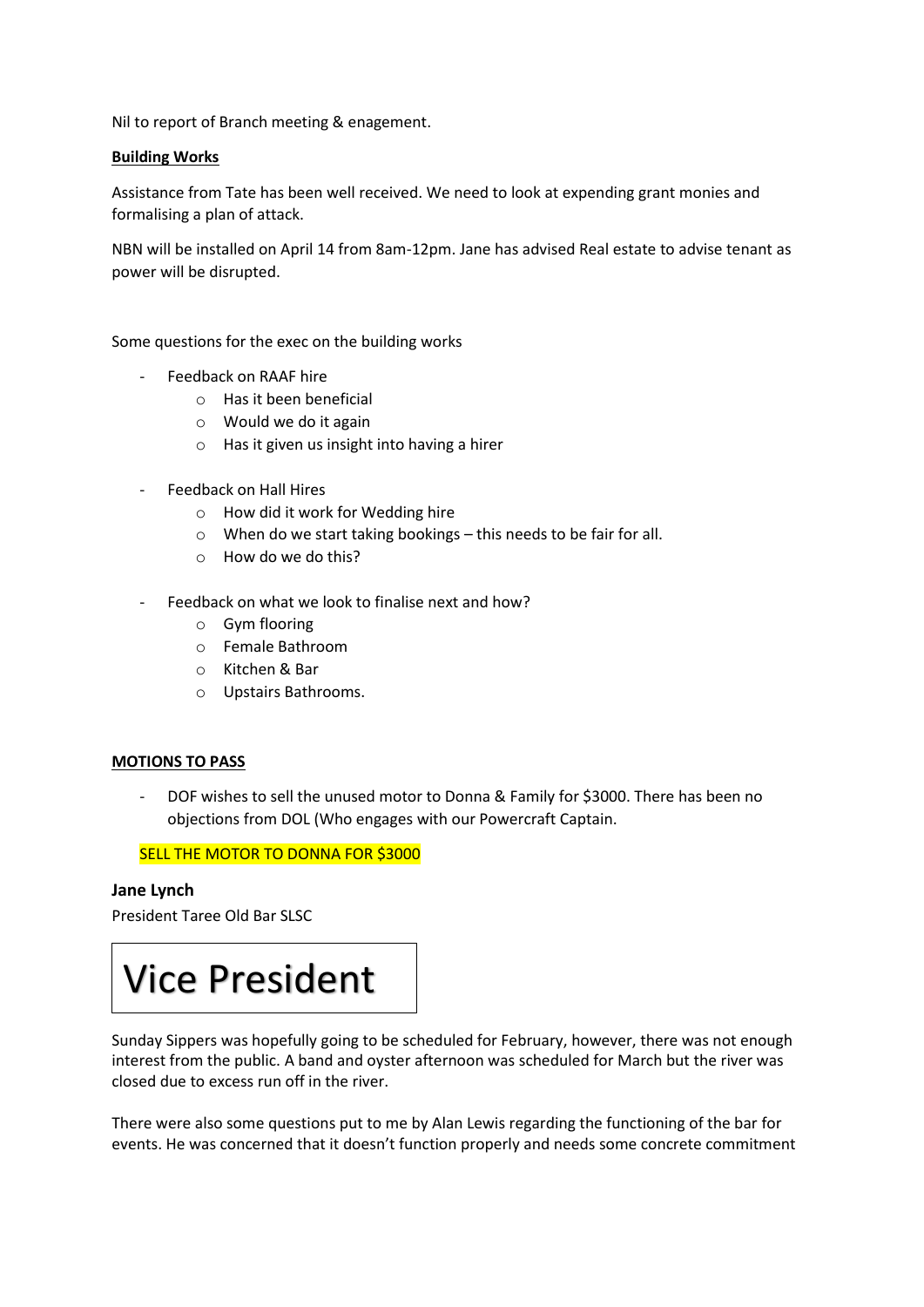as to whether we run it voluntarily or have it leased to a business operator and to what end benefit. This can be discussed at the executive meeting.

Anzac day BBQ preparations are underway. I put out a call for helpers on the day and the response from our members has been fantastic. I will create a roster. We will do sausage sandwiches and egg and bacon rolls in the morning, then steak sandwiches and hamburgers in the afternoon. I will send Coles a letter requesting financial assistance for this as well. Will discuss this during executive meeting.

## **Donna White**

Vice President Taree Old Bar SLSC

# Director of Finance

#### **Accounts**

The current balances in our accounts are; General Account – \$95,097.76 E Saver - \$500.16 Floats - \$1,100.00

We have 2 bills pending;

- SLSNSW Awards \$82.50
- Midcoast Council Water Rates \$539.40

We are owed money on the following invoices;

- Tavern – Donation - \$1,000

#### **Planned Spending**

- PFD's from Grant Funding Just needs to be ordered
- Wilson Solar & Electrical \$16,850 new solar installation. We have been paid for this already. (PCP Grant)

#### **Flat**

He is ok with things at present although the ongoing water ssues havent been good. Tate did heaps of work on Saturday, removing 2 further trees, plumbed in the tank and excavation works to avoid future issues. We Still need to sort out where the tank overflow is to go and the northern downpipe.

#### **Gym**

Do we order flooring to get it closer to being ready to move equipment into? 165m2 x \$40/m = \$6,600 but could move existing and bring down. Depends if we want to keep it there.

#### **Grants**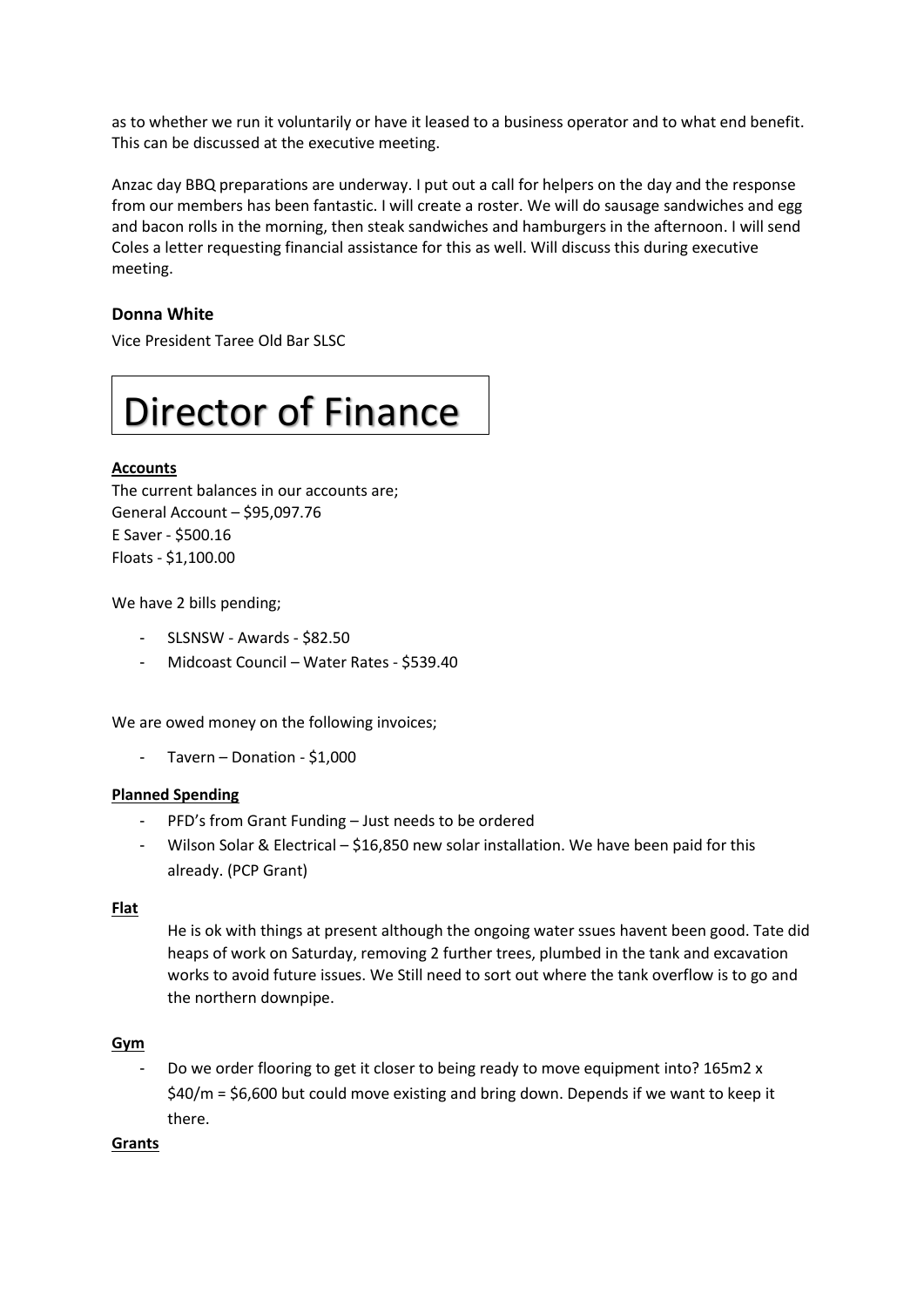- Powering communities grant (solar) has been approved, invoiced and received. Ordered but not yet paid for.
- Beach Safety Equipment Fund has been allocated to a new IRB trailer and a new road registered IRB trailer. Ordered and paid for.

# **Building & Extension**

Something we still really need to put some time into. Sort priorities and get them moving.

# **Michael Cameron**

Director of Finance Taree Old Bar SLSC

# Director of Education

**First Aid Courses:** Branch have been kind enough to train more first aid courses for us with one being held at our own surf club with multiple members attending. Thankyou and congratulations to Joe Dunn, Ruben Rose, Tom Riley, Liz Lync and Andy Snelgar.

Coming up in April will see another course being ran at Cape Hawk surf club with Graham Moses, Laura Pinkerton, Amanda Lambert, Kurt Schirmer and Adam Franc obtaining their First Aid certificate.

**SMAR:** Silver Medallion Aquatic Rescue course is being ran this year!

 $22<sup>nd</sup>$ , 23<sup>rd</sup> and 24<sup>th</sup> of April will see some of our own members take on this challenging course. Michael Cameron has already completed his online theory and is very keen to learn! This course will give our call out team a good boost of skilled members ready and willing to assist with search and rescue situations at our local beaches when required.

# **Darren Moses**

Director of Education Taree Old Bar SLSC

# Director of Member Services

# **Nippers**

- A disappointing end to the season (for the second year) due to the weather, we had to cancel our final session.
- Learning for next season a Christmas holiday session is a good idea (just time it later to coincide with patrol)
- Order hooded towels to sell at gear day for next season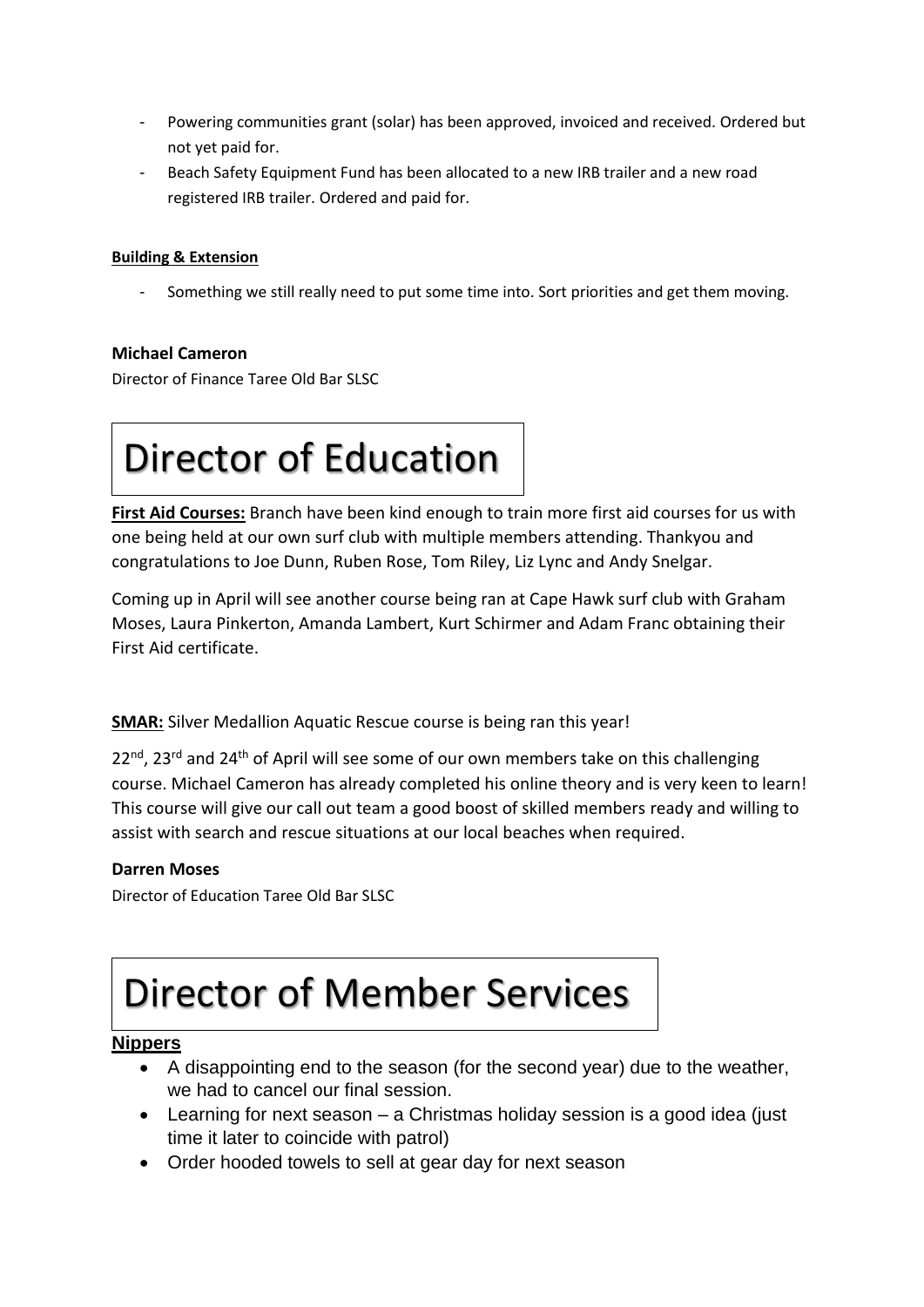• Branch feedback was negative due to poor organisation on the day and such a long day for parents.

# **Covid Impact on Junior Activities**

- The covid impact remained fairly small on the season from an organisational point of view.
- However it did result in some shortage of volunteers in some weeks and is a likely blame for Nipper numbers being low some weeks.

# **End of Season Presentation Thoughts**

- Presentation will be 1 May, which is some time after the end of the Nippers season. Parent feedback will be sought as to whether this turns out to be too late.
- Nippers will be to be presented their awards as a group to ensure we run through them faster
- Possibly present the seniors first, so the Juniors can look up to the senior club members and it also means the seniors don't need to wait for all the Nippers to be presented (which is the most time consuming part)
- Planning details are underway

# **Ideas for off-season**

- Merchandise (hoodies / towels for example) to be sold at markets
- Keepsake for new members (ie, a keyring)
- Newsletter

# **Membership Approvals**

- Quite a few new gym memberships are coming through
- Rejections need to be made for those pending member requests that have not paid

# **Kristy Franc**

Director of Member Services Taree Old Bar SLSC

# Director of Surf Sports

Nil to Report. No competitions since Branch.

Message to Exec that will not be seeking re-election for 2022.

## **Kasey Brown**

Director of Surf Sports Taree Old Bar SLSC